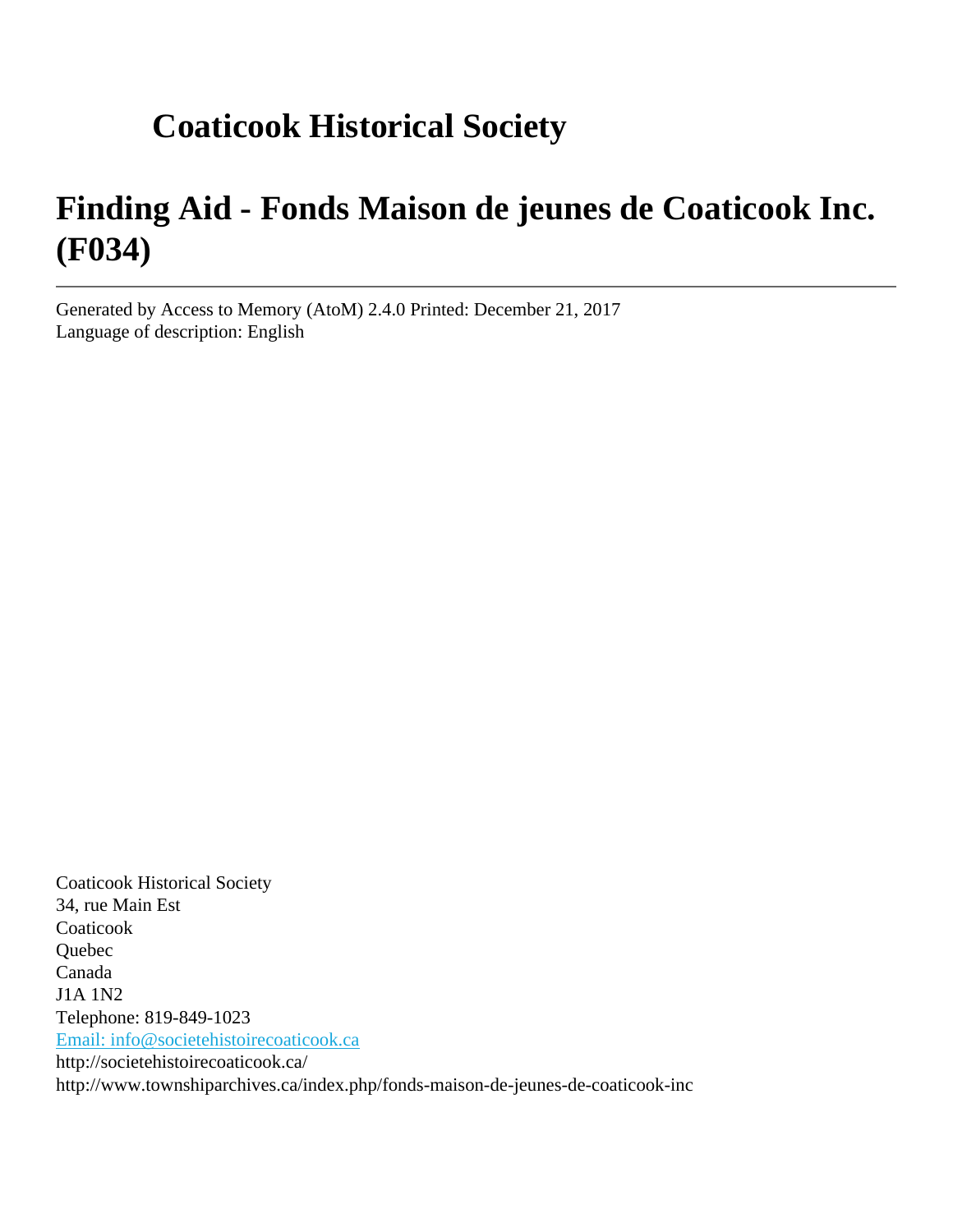# **Table of contents**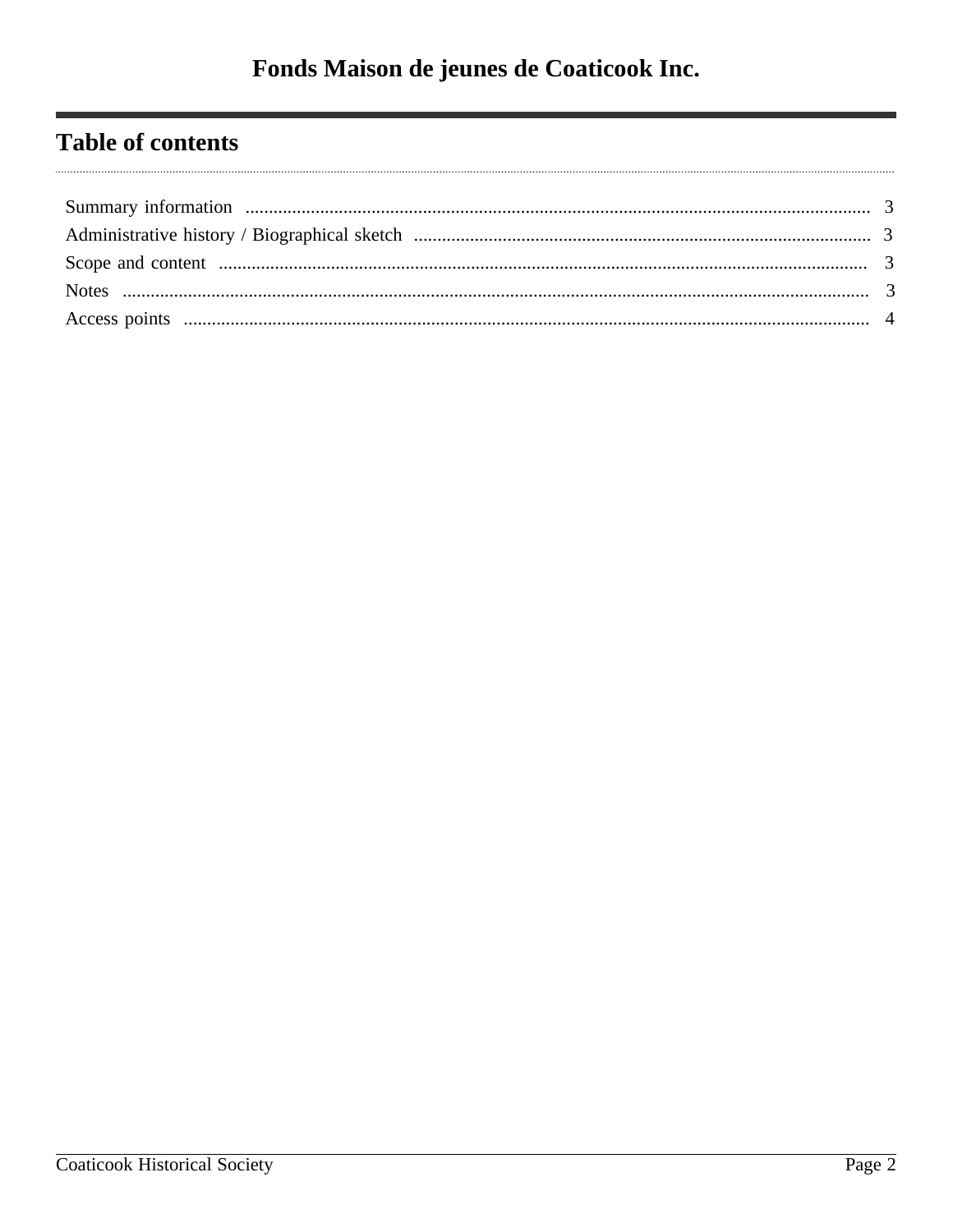| <b>Repository:</b>           | <b>Coaticook Historical Society</b>      |
|------------------------------|------------------------------------------|
| <b>Title:</b>                | Fonds Maison de jeunes de Coaticook Inc. |
| ID:                          | F034                                     |
| Date:                        | 1983, 2003 (date of creation)            |
| Language:                    | French                                   |
| <b>Physical description:</b> | 2 cm of textual records                  |
|                              |                                          |

## <span id="page-2-0"></span>**Summary information**

## <span id="page-2-1"></span>**Administrative history / Biographical sketch**

#### **Note**

The Coaticook youth centre, Maison des jeunes de Coaticook, was founded in 1983 for the primary purposes of encouraging the autonomy of adolescents (ages 12-17), to provide a location for youth to gather together, to provide youth with activities that respond to their interests, and to prevent problems specific among youth. The organization is governed by a Board of Directors with various committees to support its activities. Initially, the Maison de jeunes de Coaticook rented space from the high school école Polyvalente La Frontalière but later on was able to secure their own space on Laurence Street. Also known as La Mayz de Coaticook, the organization celebrated its 20th anniversary in 2003. The Maison de jeunes de Coaticook continues to be active as it pursues objectives similar to those established in 1983.

#### <span id="page-2-2"></span>**Scope and content**

Fonds illustrates the establishment and administration of the Maison de jeunes de Coaticook Inc., a youth centre, in Coaticook in 1983. It is also a source of information on the celebration of the organisations 20th anniversary in 2003. It consists of correspondence, rules and regulations, agendas, a contract, a proposal, fund-raising activities, and a preliminary budget.

#### <span id="page-2-3"></span>**Notes**

#### **Title notes**

**Source of title proper**: Title based on contents of fonds.